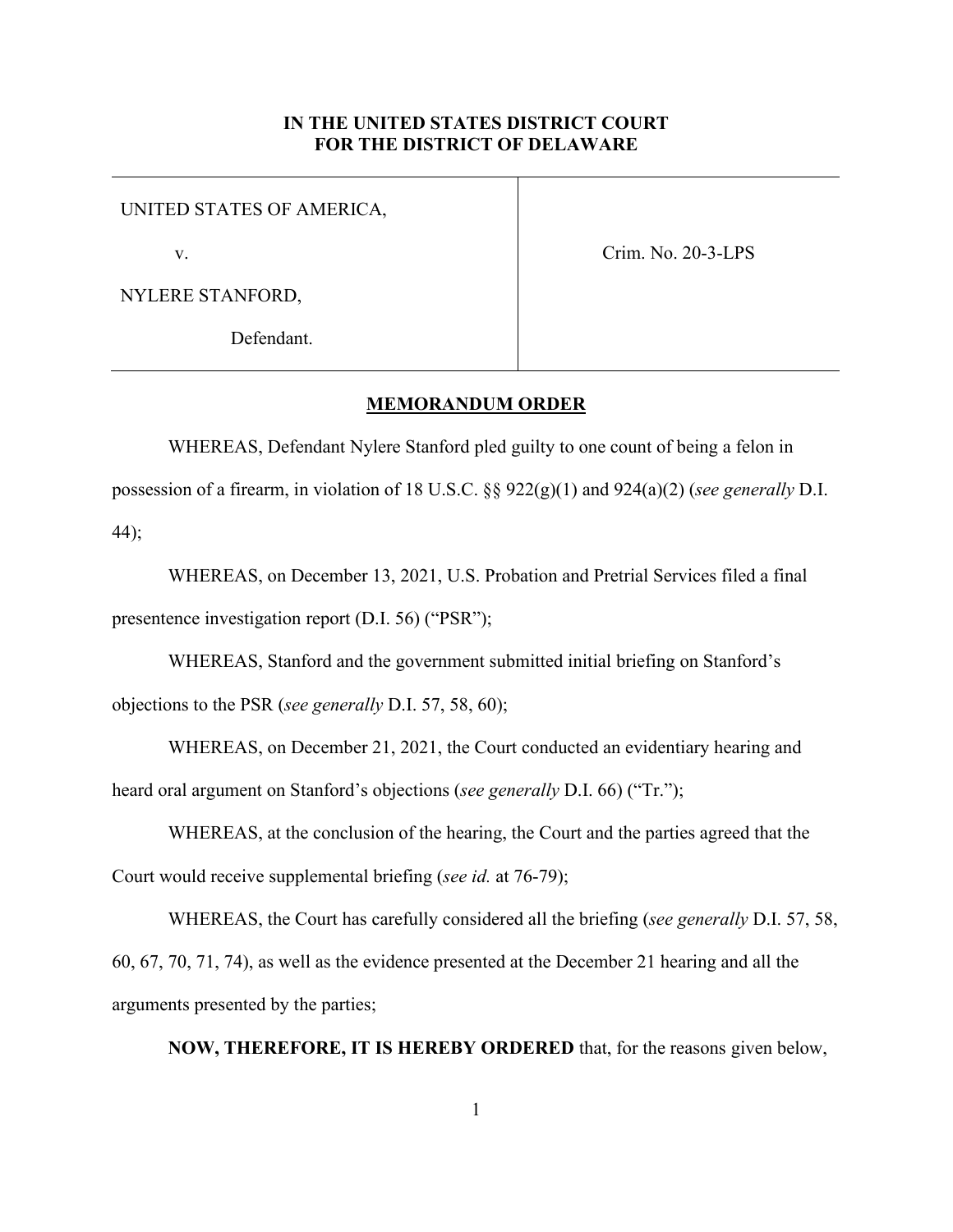Stanford's objections to the PSR are **OVERRULED**. The sentencing guidelines applicable to Stanford, and from which the Court will begin its analysis in determining an appropriate sentence, are as follows: offense level of 21, criminal history category of III, and advisory guideline range of 46-57 months.

1. "The defense contends that the defendant's Robbery First Degree, Robbery Second Degree, and Attempted Robbery adult convictions . . . do not meet the definition of a 'crime of violence' under" the U.S. Sentencing Guidelines ("U.S.S.G."). (D.I. 58 at 2) Resolution of Stanford's objections to the PSR requires consideration of Delaware's statutory provisions governing the crimes of theft, second-degree robbery, and first-degree robbery. The relevant version of the Delaware theft statute provides that "[a] person is guilty of theft when the person takes, exercises control over or obtains property of another person intending to deprive that person of it or appropriate it." 11 Del. C.  $\S$  841(a) (2008).<sup>1</sup> This definition of theft is incorporated in Delaware's second-degree robbery statute:

- (a) A person is guilty of robbery in the second degree when, in the course of committing theft, the person uses or threatens the immediate use of force upon another person with intent to:
	- (1) Prevent or overcome resistance to the taking of property or to the retention thereof immediately after the taking; or
	- (2) Compel the owner of the property or another person to deliver up the property or to engage in other conduct which aids in the commission of the theft.

*Id.* § 831 (2008). In turn, Delaware's first-degree robbery statute starts with second-degree

 $<sup>1</sup>$  The relevant versions of the statutes are those that were in effect in August 2008, when</sup> Stanford was convicted of the offenses that affect his base offense level and criminal history category in the PSR. (*See* D.I. 56 at 10)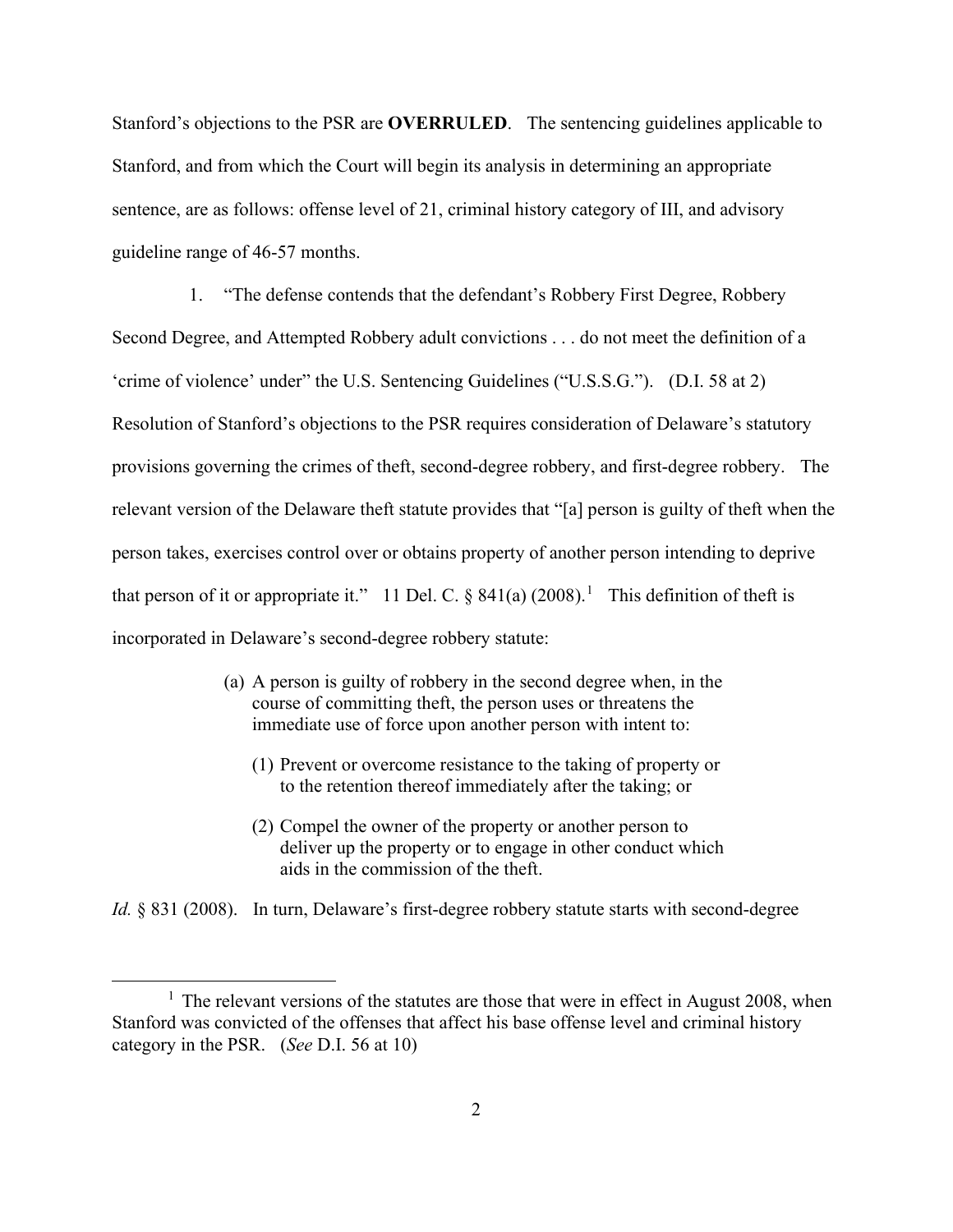robbery and includes additional elements:

- (a) A person is guilty of robbery in the first degree when the person commits the crime of robbery in the second degree and when, in the course of the commission of the crime or of immediate flight therefrom, the person or another participant in the crime:
	- (1) Causes physical injury to any person who is not a participant in the crime; or
	- (2) Displays what appears to be a deadly weapon or represents by word or conduct that the person is in possession or control of a deadly weapon; or
	- (3) Is armed with and uses or threatens the use of a dangerous instrument; or
	- (4) Commits said crime against a person who is 62 years of age or older.

*Id.* § 832 (2008).

Stanford argues that, under Delaware law, first-degree and second-degree robbery do not require intentional conduct. In his view (*see, e.g.*, D.I. 67 at 1-3), Delaware's robbery statutes prohibit some reckless or negligent conduct, so Delaware robbery cannot qualify as a "crime of violence" under U.S.S.G. § 2K2.1(a)(4)(A). *See generally Borden v. United States*, 141 S. Ct. 1817 (2021) (holding that criminal offense requiring only reckless mental state does not qualify as "violent felony" under 18 U.S.C. § 934(e)). The Court does not agree that Delaware's robbery statutes cover reckless or negligent conduct. The theft statute (which is incorporated in the robbery statutes) requires that the defendant must have acted intentionally. *See* 11 Del. C. § 841(a) (2008) ("intending to deprive"). The second-degree robbery statute also expressly requires the defendant's intent. *See id.* § 831 (2008) ("with intent to . . . [p]revent or overcome ... or ... [c]ompel"). The first-degree robbery statute incorporates all of the second-degree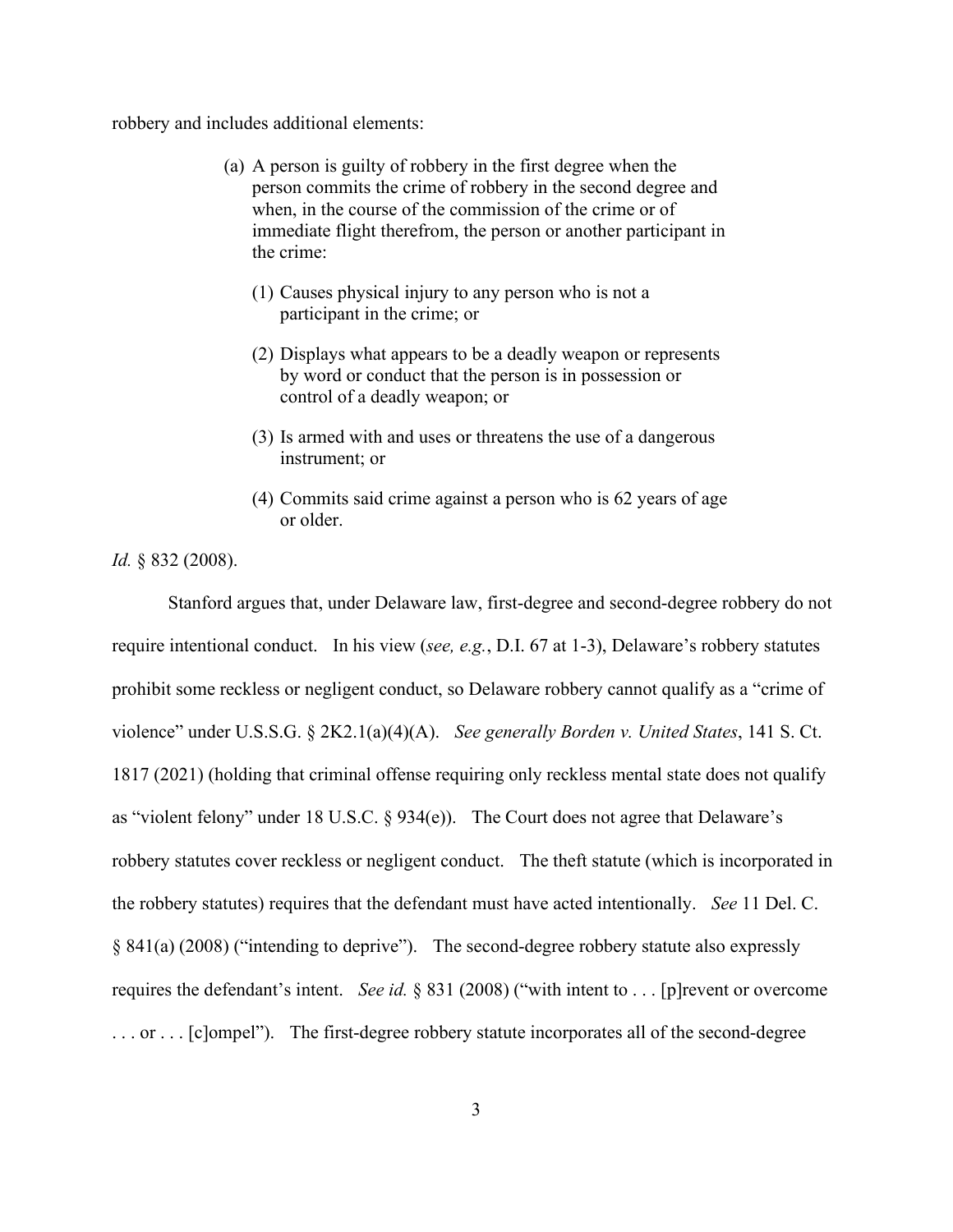robbery requirements, including its intent requirement, as well as the theft requirements, including its intent requirement. *See id.* § 832 (2008).<sup>2</sup>

Consistent with the Court's conclusions, the Delaware Supreme Court has explained that first-degree and second-degree robbery "require proof of the same mental state," i.e., that "the defendant acted intentionally." *Allen v. State*, 970 A.2d 203, 211 & n.23 (Del. 2009) (en banc) (internal quotation marks omitted); *see also Zugehoer v. State*, 980 A.2d 1007, 1010 (Del. 2009) (referring to "intent" element for theft under 11 Del. C.  $\S$  841).<sup>3</sup> Further confirmation of this point is found in the Delaware Superior Court's model jury instructions, which explicitly state that robbery requires the defendant to have acted intentionally. (D.I. 58-1 Ex. B) Thus, the Court rejects Stanford's argument under *Borden* that the Delaware robbery statutes are overbroad.

 $2$  Contrary to Stanford's contention, a more general statute in the Delaware criminal code – which provides a default mental-state requirement (including recklessness) when no mentalstate requirement is provided in the statute of conviction itself – does not apply here. *See* 11 Del. C. § 251. Rather, 11 Del. C. § 252 appears to apply and fully supports the Court's interpretation: "When a statute defining an offense prescribes the state of mind that is sufficient for the commission of the offense, without distinguishing among the elements thereof, the provision shall apply to all the elements of the offense, unless a contrary legislative purpose plainly appears."

<sup>3</sup> Stanford's reliance on *Hackett v. State*, 569 A.2d 79 (Del. 1990), is misplaced. In that case, the Delaware Supreme Court suggested that first-degree robbery does not require that physical injury be inflicted intentionally. *See id.* at 80. That discussion was in the context of a double-jeopardy analysis, and it does not imply that the overall crime of first-degree robbery may be committed recklessly. *See id.* Moreover, that discussion was merely dicta because the court had already explained a more fundamental difference between robbery and assault that was sufficient to reject the double-jeopardy challenge: robbery has an element of theft, while assault does not. *See id.* Later, in an unpublished table decision, the Delaware Supreme Court repeated the reasoning from *Hackett* to reject a similar double-jeopardy challenge. *See Fedorkowicz v. State*, 988 A.2d 937 (Del. 2010). For similar reasons, Stanford's reliance on *Fedorkowicz* is unpersuasive.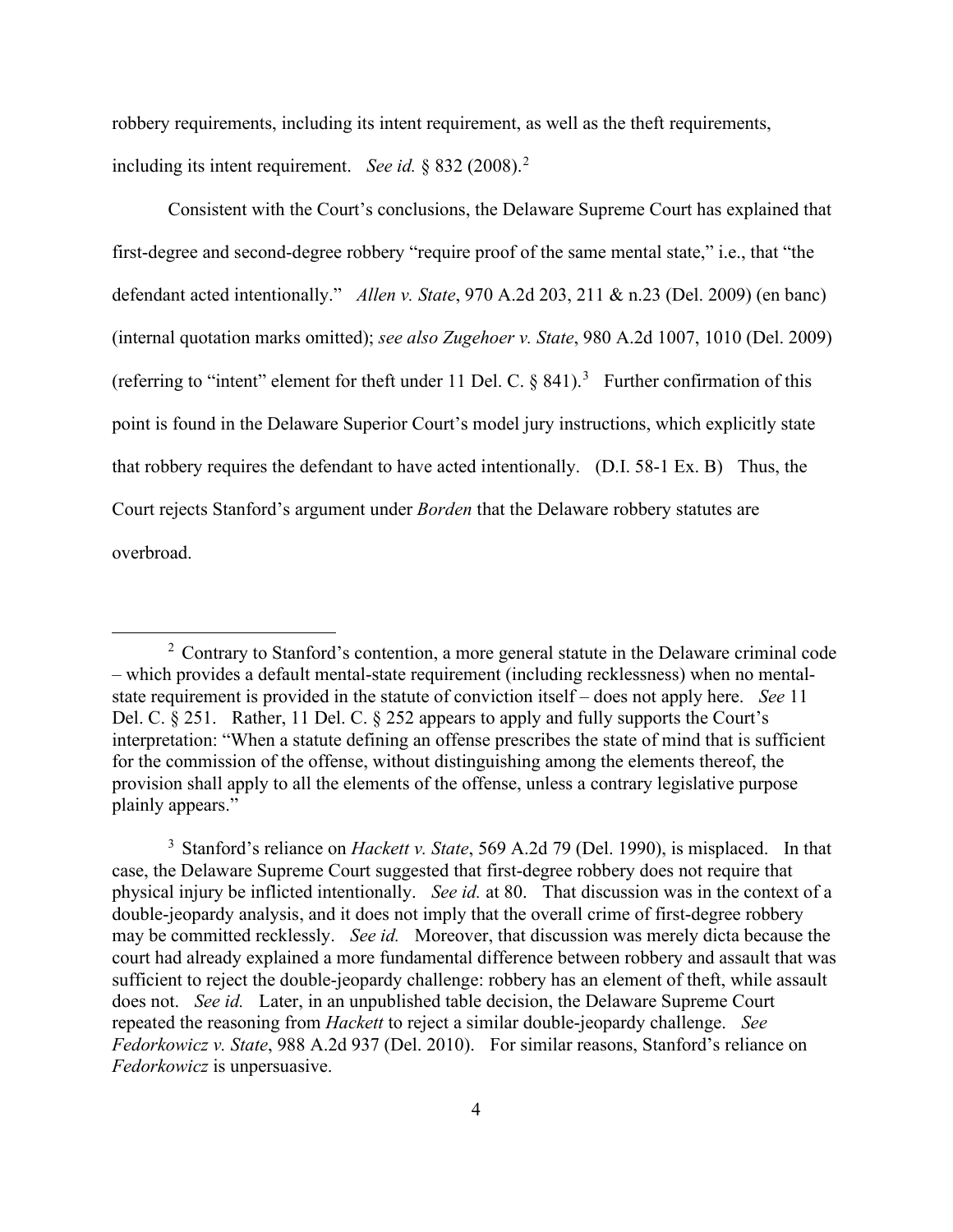2. Stanford next argues that Delaware's first-degree robbery statute is indivisible. (*See* D.I. 67 at 3 & n.4) Again, the Court disagrees. A statute is divisible if it "comprises multiple, alternative versions of the crime." *Descamps v. United States*, 570 U.S. 254, 262 (2013); *see also Mathis v. United States*, 136 S. Ct. 2243, 2249 (2016) (explaining that divisible statutes "list elements in the alternative, and thereby define multiple crimes"). Delaware's firstdegree robbery statute sets forth four alternative versions of the crime. One of those alternatives requires the display of something that appears to be a deadly weapon. *See* 11 Del. C. § 832 (2008); *see also Word v. State*, 801 A.2d 927, 930 (Del. 2002) (referring to disjunctive options in § 832 as "additional statutory element[s]"). Although the Court has not been pointed to any Third Circuit case addressing the divisibility of Delaware's robbery statute, the Third Circuit has undertaken this analysis with respect to Pennsylvania's robbery statute. Like Delaware's statute, Pennsylvania's statute has alternative elements that are clearly laid out, and the Third Circuit concluded the Pennsylvania statute is "obviously divisible." *United States v. Peppers*, 899 F.3d 211, 232 (3d Cir. 2018); *see also United States v. McCants*, 952 F.3d 416, 425-27 (3d Cir. 2020). On the same reasoning espoused by the Third Circuit in *Peppers* and *McCants,* the Court concludes that Delaware's first-degree robbery statute is divisible.

3. Stanford then argues that, even if Delaware's first-degree robbery statute is divisible, there is no way to know which statutory provision he was convicted of violating. (*See* D.I. 67 at 3-5) Based on the documents the Court is permitted to consider, however, the record is clear that Stanford was convicted of first-degree robbery with a deadly weapon under 11 Del. C. § 832(a)(2). When a statute is divisible, courts employ a "modified categorical approach" to determine whether a predicate offense qualifies as a "crime of violence." *Descamps*, 570 U.S.

5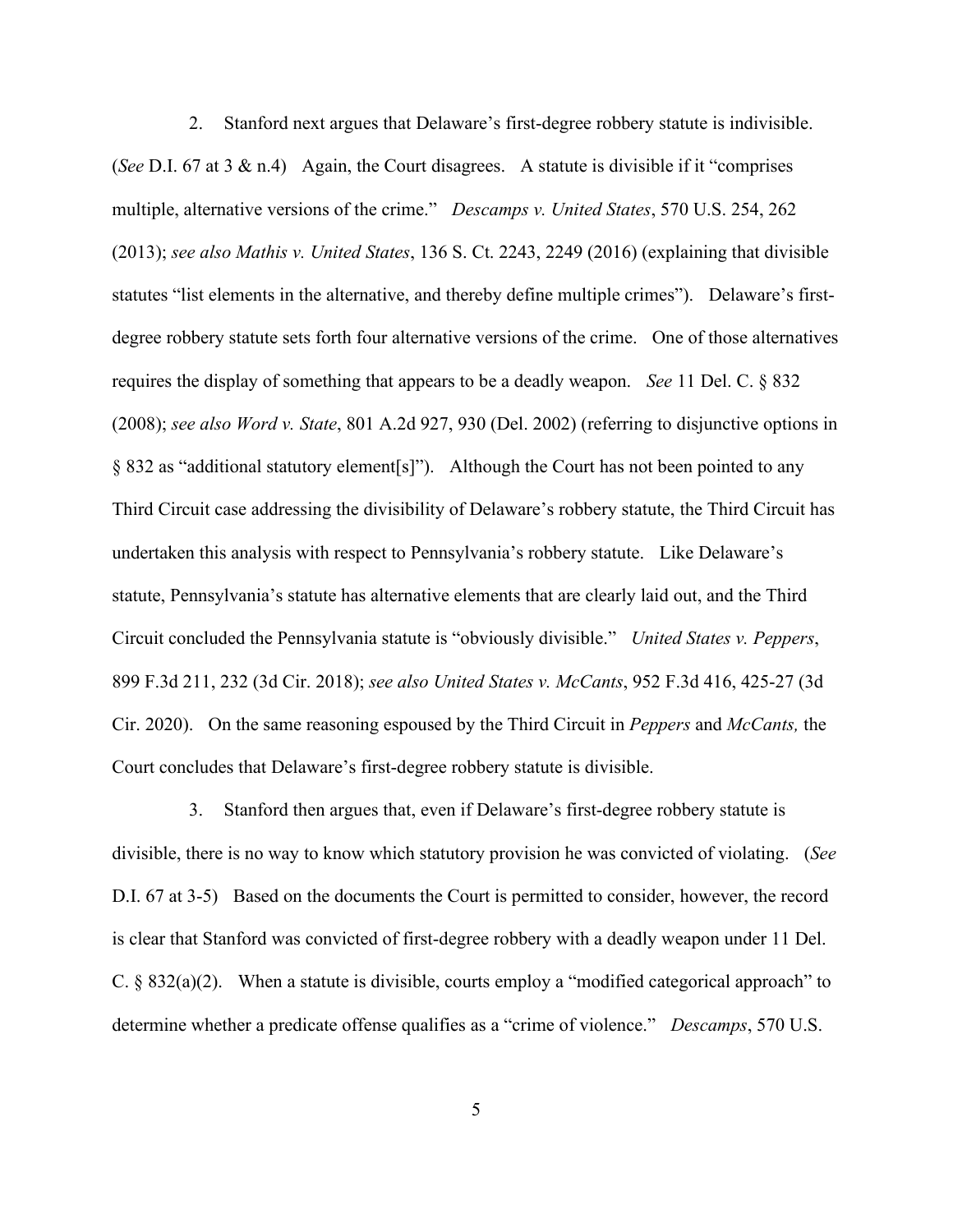at 261. The modified categorical approach permits the Court to review certain documents, including the indictment and plea agreement, to understand which version of a crime the defendant was convicted of violating. *See id.*; *see also Shepard v. United States*, 544 U.S. 13, 20-21 (2005) (permitting review of plea agreements). Here, Count II of the indictment alleges that Stanford "displayed what appeared to be a shotgun, a deadly weapon," which closely tracks the language of § 832(a)(2). (D.I. 58-1 Ex. A at #360) The plea agreement further shows that Stanford pled guilty to that charge. (*Id.* at #357) Stanford attempts to cast doubt on the facts underlying the charge by pointing out that he also pled guilty to second-degree robbery and attempted second-degree robbery, which were only lesser-included offenses of Counts XIV and XVIII in the indictment. (*See id.* at #365-67; *see also* Tr. at 38 ("So the facts that were alleged would have made him guilty of First Degree Robbery. But what he pled to was Second Degree Robbery and Attempted Second Degree Robbery, which means the facts he pled to had to be different.... So there is no way to identify what he was guilty of.")) Considering all the documents the Court is permitted to consider, the Court is persuaded by a preponderance of the evidence that Counts XIV and XVIII of the indictment were pled down to offenses not requiring a deadly weapon. This does not imply anything about Count II, which was a conviction for first-degree robbery with a deadly weapon under § 832(a)(2). (*See* Tr. at 60) The disposition sheet for Stanford's case in Superior Court adds further corroboration, as it states that he was convicted of "DE11083200A2FB," which the Court understands to refer to Delaware Code, title 11, section 832, subsection (a)(2), which is a Felony Class B. (D.I. 70-2 at  $\#594$ )<sup>4</sup>

<sup>&</sup>lt;sup>4</sup> Under the modified categorical approach, the Court may properly consider a judicial document such as the disposition sheet. *See Shepard*, 544 U.S. at 26 (permitting review of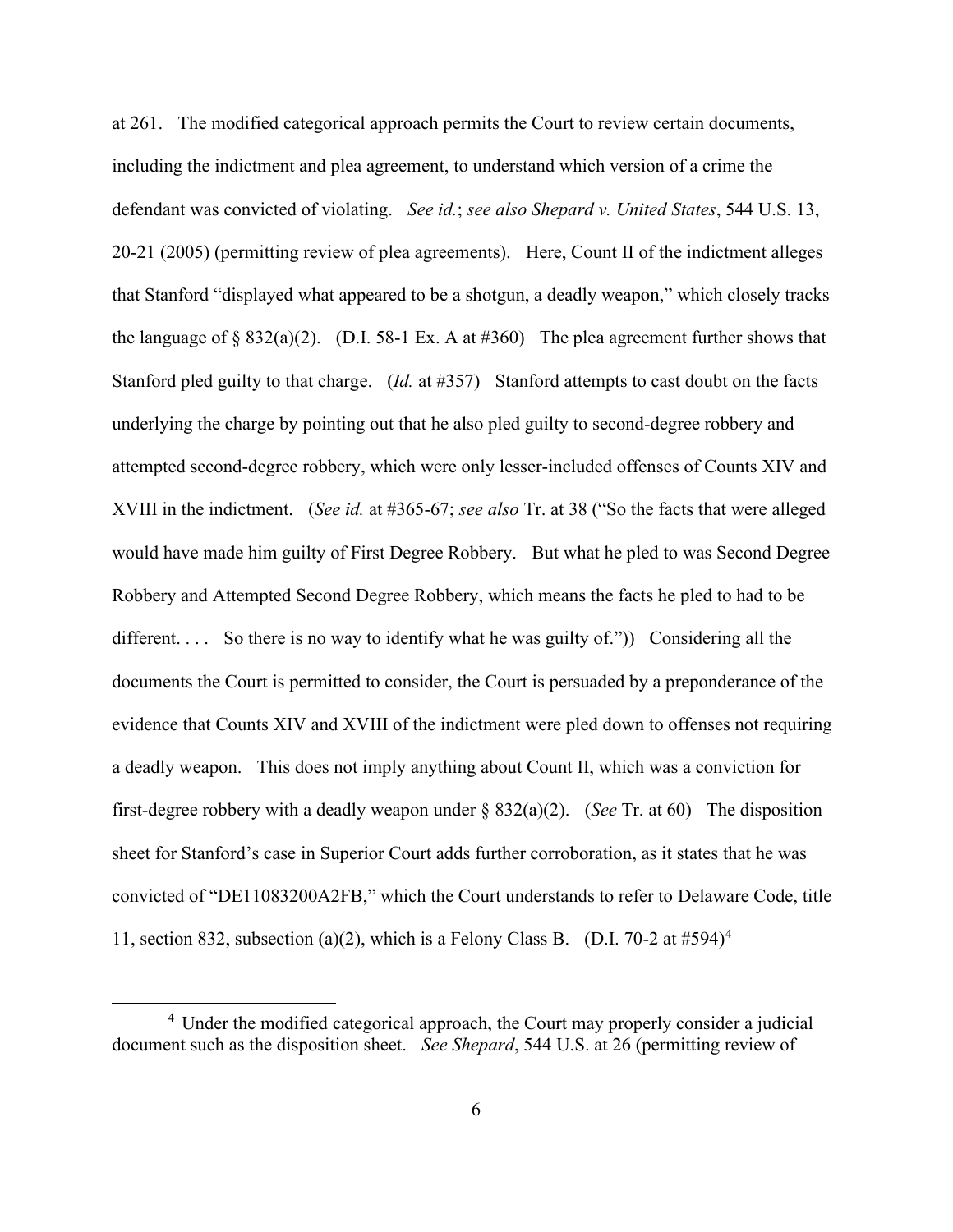4. Stanford further contends that robbery under Delaware law is not a crime of violence. (*See* D.I. 67 at 5-9) The Sentencing Guidelines define "crime of violence" to mean any of an enumerated list of offenses (including robbery), as well as any other felony that "has as an element the use, attempted use, or threatened use of physical force against the person of another." U.S.S.G. § 4B1.2(a). Under the enumerated clause in § 4B1.2(a)(2), Delaware robbery qualifies as a crime of violence if "the statutory definition . . . substantially corresponds to the generic definition" of robbery, which is "the taking of property from another person or from the immediate presence of another person by force or by intimidation." *McCants*, 952 F.3d at 428-29 (internal quotation marks omitted). The Third Circuit has explained that "generic robbery requires no more than *de minimis* force." *United States v. Graves*, 877 F.3d 494, 503 (3d Cir. 2017). Here, the Delaware robbery statutes "substantially correspond" to generic robbery. Delaware's second-degree robbery statute requires that the defendant "use[] or threaten[] the immediate use of force upon another person" while committing theft. 11 Del. C. § 831(a) (2008). This requirement of more than *de minimis* force is incorporated into the firstdegree robbery statute. *See id.* § 832 (2008). Because first-degree and second-degree robbery in Delaware are not broader than generic robbery, they qualify as crimes of violence under the

<sup>&</sup>quot;comparable judicial record[s]"); *United States v. Henderson*, 841 F.3d 623, 632 (3d Cir. 2016) (explaining that "reliable judicial records" include docket entries). The Court has no reason to doubt the reliability of the disposition sheet, which is a "record[] of the convicting court." *Shepard*, 544 U.S. at 23. The Court is not persuaded that the disposition sheet should be disregarded on the basis that it is too prone to errors that are likely to go unnoticed. (*See* D.I. 71 at 5-6) (citing *Mathis*, 136 S. Ct. at 2253) In *Mathis*, the U.S. Supreme Court was concerned about statements of "non-elemental fact" prejudicing defendants because "their proof is unnecessary." *See* 136 S. Ct. at 2253. Here, the statement at issue is the fact of the conviction itself, including its essential elements, which must be proven (by evidence and/or agreement) in order for a plea to be accepted. In any event, the Court would reach the same conclusion here even if the government had not introduced the disposition sheet.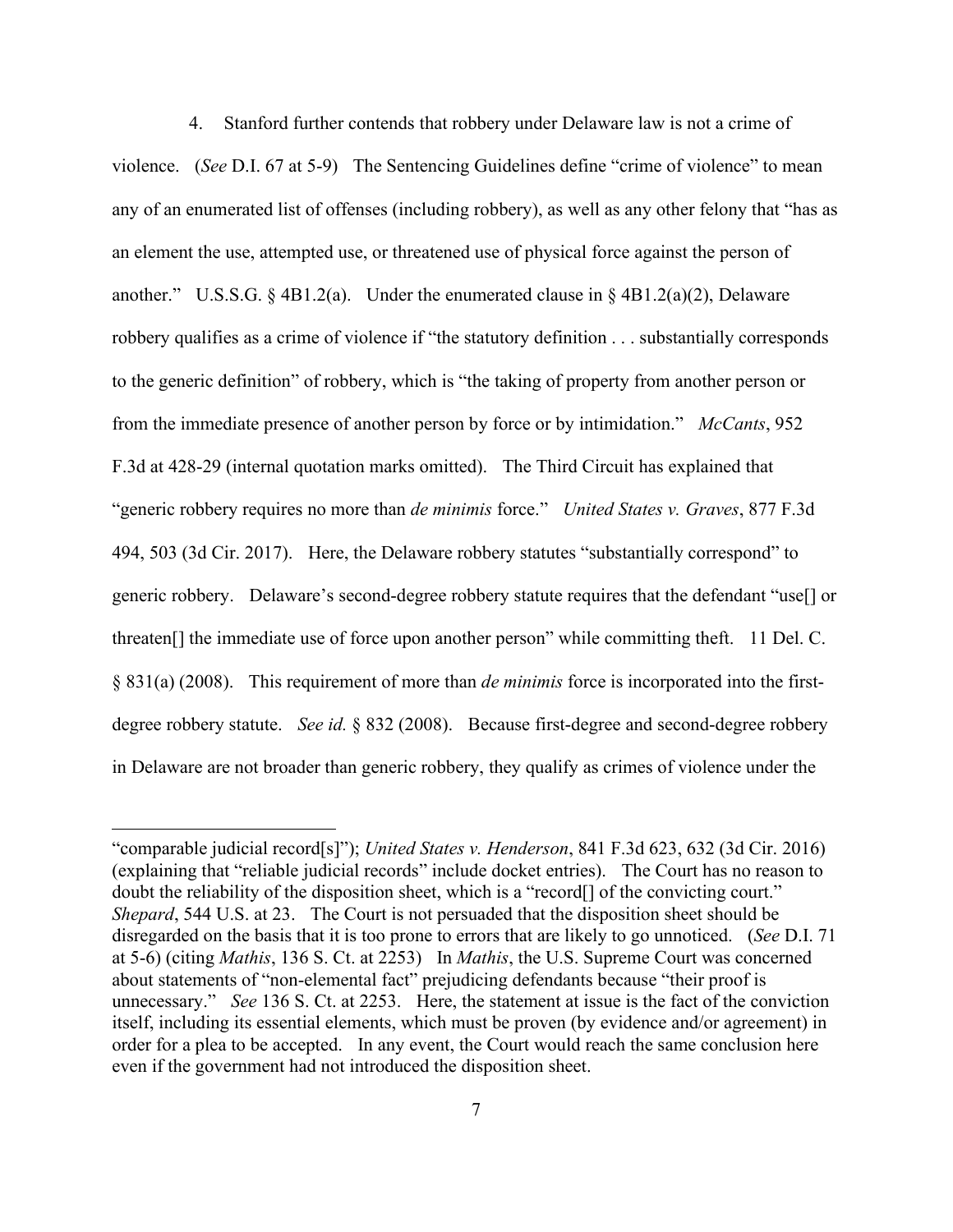enumerated clause. *See Graves*, 877 F.3d at 504 (holding that common law robbery under North Carolina law is crime of violence).

5. The cases cited by Stanford for his contrary conclusion do not persuade the Court. For example, Stanford relies on *State v. Smallwood*, 346 A.2d 164 (Del. 1975), for the proposition that "a conviction for first degree robbery can occur based merely on a theft and the subjective belief of the victim that the defendant was armed." (D.I. 71 at 7-8) That argument ignores the other required elements to be convicted of first-degree robbery based on "display," including "use[] or threaten[ed] . . . immediate use of force," 11 Del. C. § 831 (2008), as well as "an objective physical manifestation that the robber appears to be displaying a deadly weapon," *Deshields v. State*, 706 A.2d 502, 507 (Del. 1998). For these required elements to be met, it is necessary for a defendant to use more than *de minimis* force. Stanford argues that Delaware robbery "can occur when an item is taken from a victim's grasp even if the victim is unaware of the theft while it is happening and thus offers no resistance." (D.I. 67 at 7) (citing *State v. Dawson*, 2004 WL 838858 (Del. Super. Ct. Apr. 12, 2004)) *Dawson* does not support this proposition, as the facts there involved the defendant using force to steal a purse from a 77-yearold victim. *See* 2004 WL 838858, at \*1, 4. Relatedly, Stanford argues that a person may be found guilty of Delaware robbery "if a victim believes someone has stolen something and that person, in the course of flight, unintentionally uses force to get away." (D.I. 67 at 8) (emphasis omitted) (citing *Bialach v. State*, 744 A.2d 983 (Del. 2000)) But in *Bialach* the Delaware Supreme Court explained that a reasonable juror could have found beyond a reasonable doubt that the defendant "used force against another person *with intent* to overcome resistance to the taking of the property." 744 A.2d at 986 (emphasis added; internal quotation marks omitted).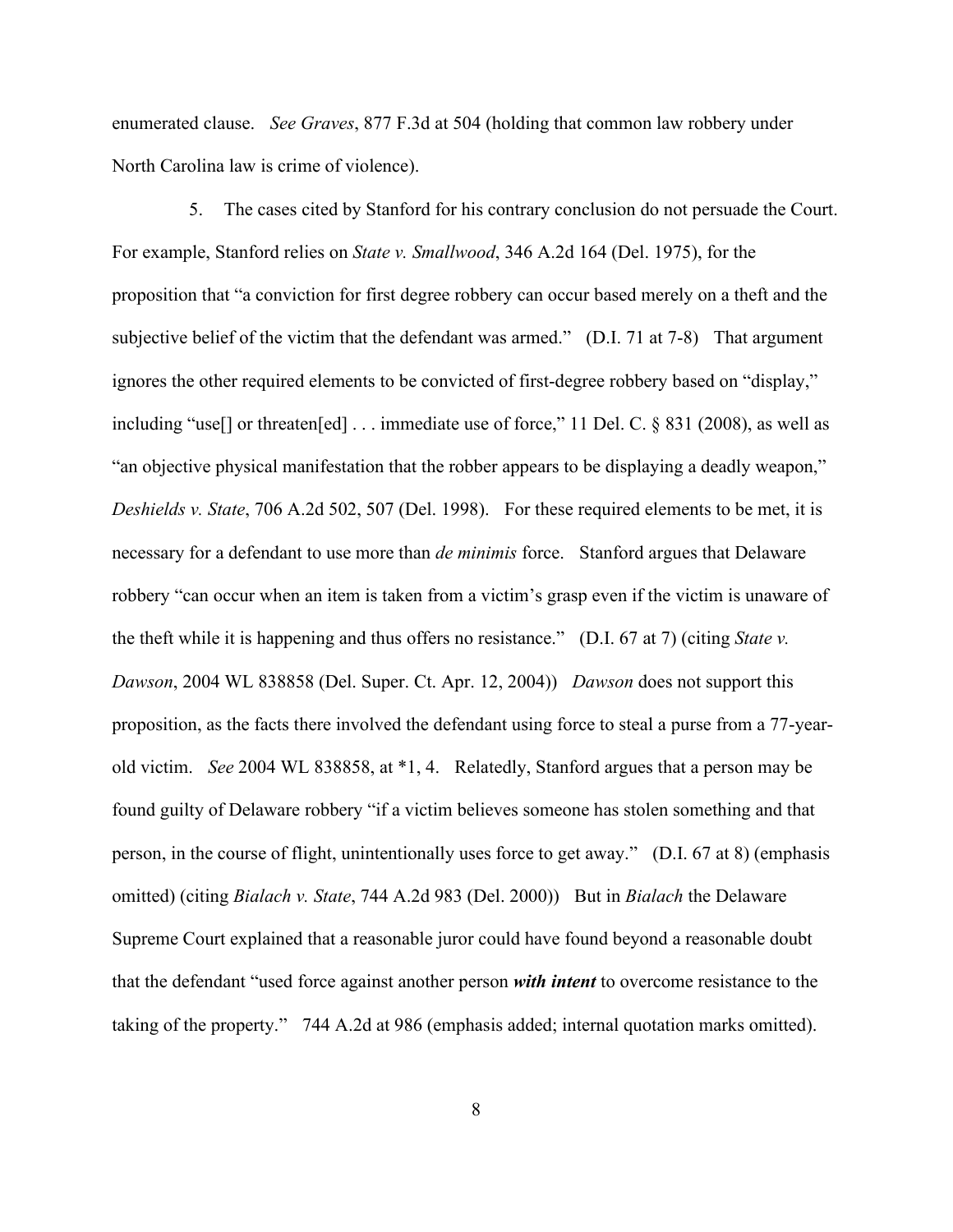Stanford's cases from other circuits, which hold that Massachusetts robbery and Kansas robbery are not violent felonies, are not controlling and may conflict with the Third Circuit authorities relied on by this Court. (*See* D.I. 67 at 8 (citing *United States v. Parnell*, 818 F.3d 974 (9th Cir. 2016); *King v. MacEachern*, 665 F.3d 247, 253 (1st Cir. 2011)); *see also* D.I. 74 (citing *United States v. Bong*, 913 F.3d 1252 (10th Cir. 2019))) Those cases involve the elements clause of the "violent felony" provision in the Armed Career Criminal Act ("ACCA"), not the enumerated clause of the "crime of violence" provision in U.S.S.G. § 4B1.2(a)(2) that is relevant here. *Parnell* and *King* also issued before the U.S. Supreme Court provided additional guidance about ACCA's elements clause and held that Florida robbery involves sufficient violence for a sentencing penalty to apply. *See generally Stokeling v. United States*, 139 S. Ct. 544 (2019). Moreover, *Parnell* and *Bong* relied on the fact that the defendant's mere possession of a firearm, even without the victim's awareness of that fact, is enough to support a conviction of either armed robbery under Massachusetts law or aggravated robbery under Kansas law. *See Parnell*, 818 F.3d at 980; *Bong*, 913 F.3d at 1266-67. As explained above, however, 11 Del. C. § 832(a)(2) requires "an objective physical manifestation that the robber appears to be displaying a weapon." *Deshields*, 706 A.2d at 507.

6. In sum, none of Stanford's arguments provides a meritorious basis for his objections to the base offense level and criminal history category in the presentence investigation report. Because first-degree and second-degree robbery under Delaware law are crimes of violence within the meaning of the U.S. Sentencing Guidelines, Stanford's PSR properly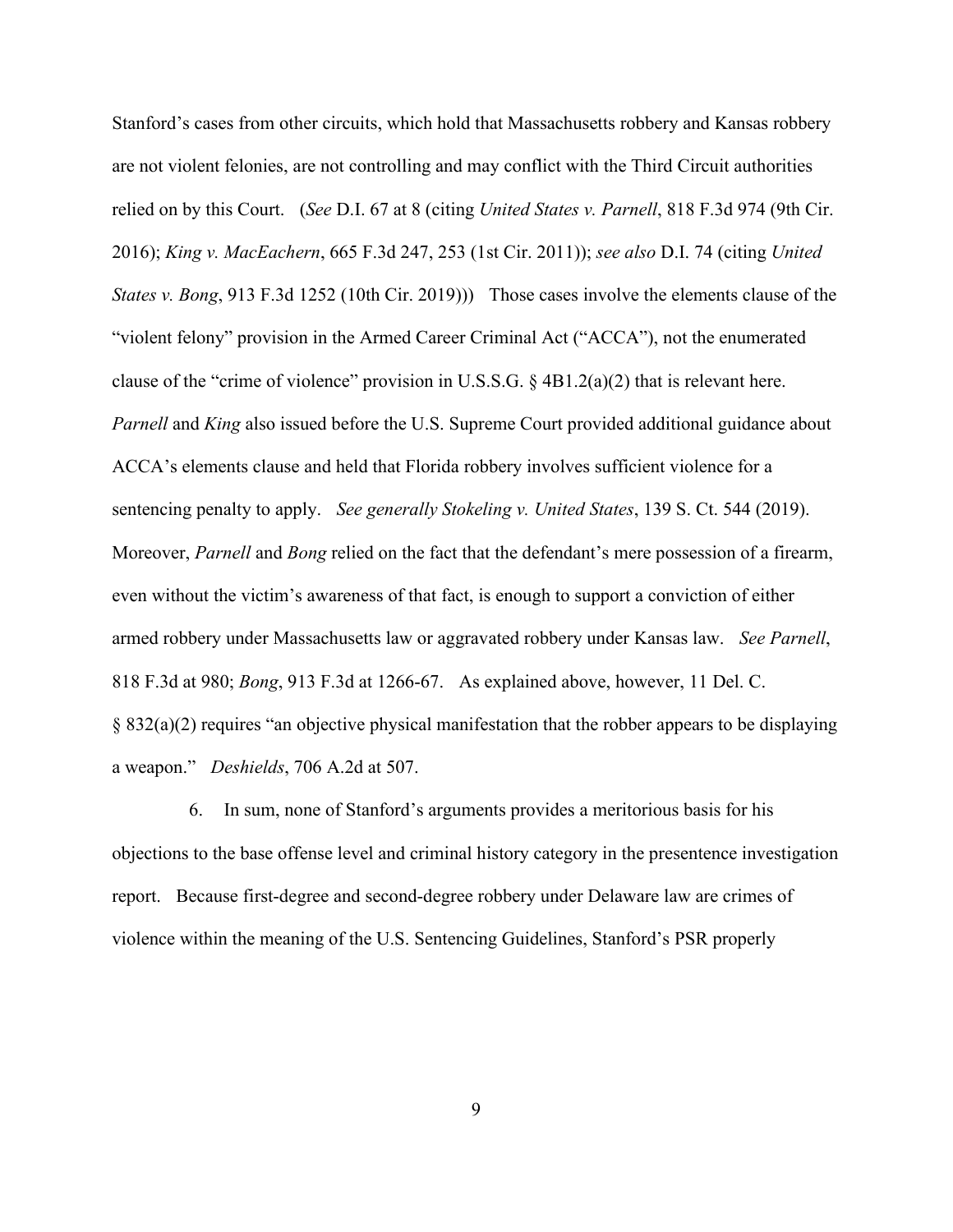determined that Stanford has two prior such offenses.<sup>5</sup>

7. Finally, Stanford contends that the PSR improperly includes a four-level enhancement for an offense involving a firearm with "an altered or obliterated serial number." U.S.S.G. § 2K2.1(b)(4). Stanford argues that the serial number on the firearm he possessed was not altered or obliterated because it was "completely legible and required no scientific technique to restore it to that condition," so "the traceability of the firearm was not impaired." (D.I. 57 at 14) The Third Circuit has not addressed the proper interpretation of "altered or obliterated" in § 2K2.1(b)(4). (*See* D.I. 58 at 9) Stanford urges this Court to adopt the "naked eye" test, which provides that a serial number is "altered" only if it is illegible to the naked eye. *See generally United States v. St. Hilaire*, 960 F.3d 61, 66-68 (2d Cir. 2020); *United States v. Sands*, 948 F.3d 709, 715 (6th Cir. 2020). The Court declines to adopt the "naked eye" test, which has no apparent basis in the plain text of  $\S 2K2.1(b)(4)$ . Instead, the Court relies on ordinary meaning: "a firearm's serial number is 'altered or obliterated' when it is materially changed in a way that makes accurate information less accessible." *United States v. Carter*, 421 F.3d 909, 910 (9th Cir. 2005); *see also United States v. Perez*, 585 F.3d 880, 883-85 (5th Cir. 2009) (adopting *Carter* standard); *United States v. Millender*, 791 F. App'x 782, 783 (11th Cir. 2019) (per curiam) (endorsing interpretation of "altered" to mean "changed in some way" because, in part, the more stringent "illegibility" requirement "would render 'obliterated' superfluous"). The Court agrees that this interpretation of "altered" faithfully follows the ordinary meaning of that term. This interpretation is also consistent with the purpose of  $\S 2K2.1(b)(4)$ , which is to

 $<sup>5</sup>$  Given this conclusion, the Court agrees with the government that the Court need not</sup> address Stanford's prior conviction for attempted second-degree robbery. (*See* D.I. 70 at 13 n.9)